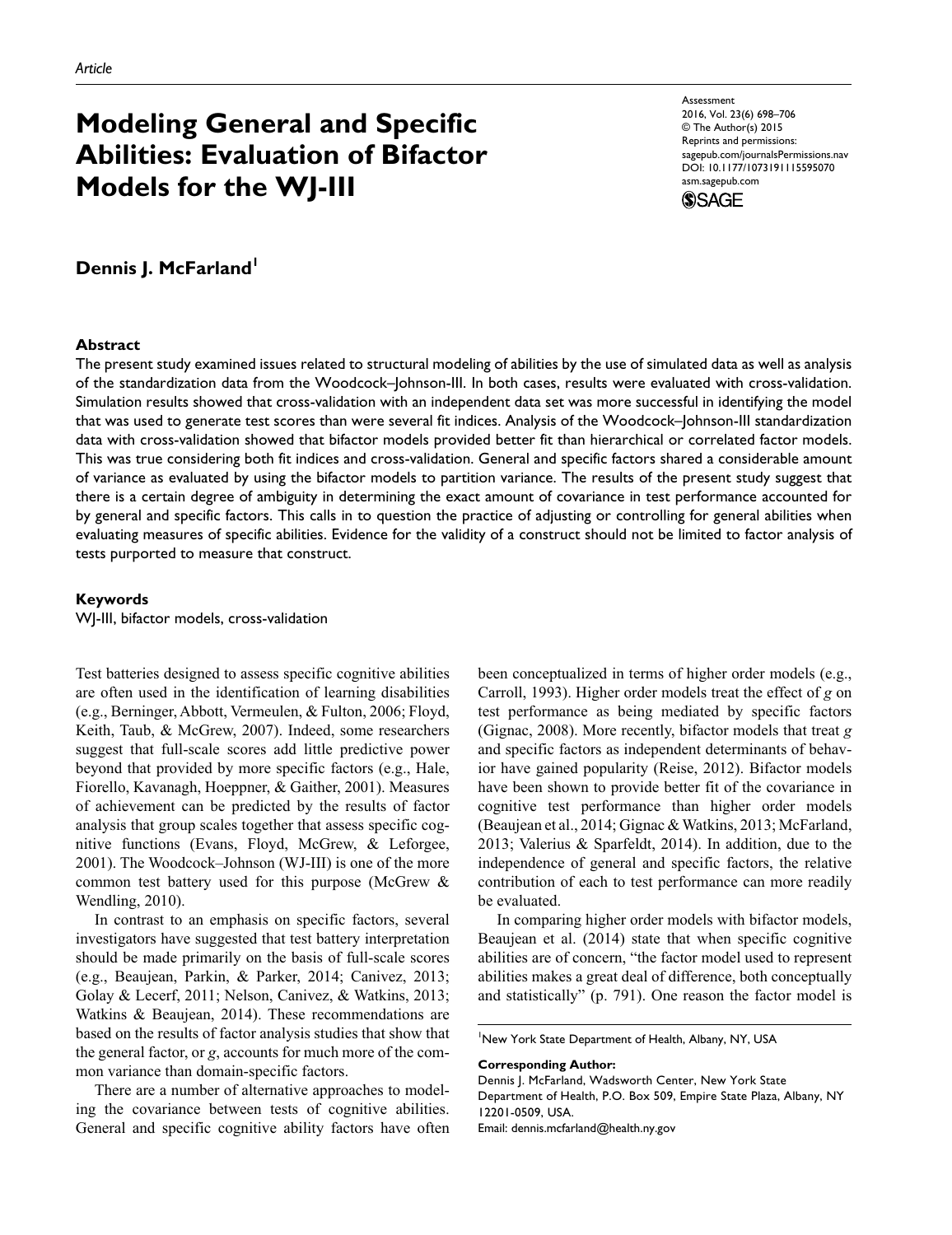important is that general and specific abilities are confounded in higher order models in which the effects of the general factor are mediated by the specific factors. The factor model is also of importance when researchers control for *g* when evaluating the impact of specific abilities (e.g., Vugs, Cuperus, Hendriks, & Verhoeven, 2013). Likewise, as already discussed, some researchers suggest that test batteries should be interpreted primarily in terms of *g*. However, others suggest that *g* is of little relevance to the diagnosis of specific learning disabilities (e.g., Hale et al., 2001). The relative importance of general and specific factors is related to the relative amount of variance accounted for by *g* and specific factors, which is model-dependent.

Murray and Johnson (2013) have questioned the wisdom of comparing bifactor and higher order models on the basis of model fit alone. Based on both logic and simulations, they suggest that there is an inherent statistical bias that favors the bifactor model. Higher order models can be conceptualized as models in which the ratio of the weights between any given specific factor and *g* is constant (Reise, 2012). In contrast, bifactor models do not have this constraint and hence have more degrees of freedom with which to fit the data. As a consequence, bifactor models are more complex than higher order models and are thus more prone to overfitting (Cudeck & Henly, 1991).

Overfitting occurs when model parameters account for chance characteristics of a sample rather than the underlying relationships they are intended to model. In statistics and machine learning, the problem of overfitting has frequently been dealt with by the use of cross-validation (Arlot & Celisse, 2010; Brown, 2000; Mosier, 1951). Crossvalidation has also been recommended for covariance modeling, although it is rarely used (Browne & Cudeck, 1993; MacCallum, Roznowski, & Necowitz, 1992). With crossvalidation, the model parameters are estimated with one sample (i.e., the training sample) and then these fixed parameter estimates are generalized to an independent sample. Overfitting is thus not an issue in assessing model fit in the second (i.e., the test) sample to which the model parameters were generalized. Anderson and Gerbing (1988) describe this procedure as "the quintessential confirmatory analysis" (p. 412).

The present study examined several issues related to structural modeling of abilities by the use of simulated data as well as analysis of the standardization data from the WJ-III (McGrew & Woodcock, 2001). The WJ-III standardization data were selected since it is a popular test battery designed to assess both general and specific abilities (McGrew & Woodcock, 2001), reported to have an age-invariant factor structure (Taub & McGrew, 2004) and has been previously examined with alternative factor models (e.g., Dombrowski & Watkins, 2013; McGrew & Woodcock, 2001). For both simulated and empirical data, results were evaluated with cross-validation. Several issues were evaluated. Simulation

results evaluated whether cross-validation dealt with the issue of overfitting with bifactor models. Analysis of the WJ-III standardization data with cross-validation evaluated the relationship between general and specific factors.

## **Method**

#### *Simulations*

All simulations were done in SAS with a C++ program used to organize the data. The basic model for the *k*th score on the *i*th test was

$$
t_{ik} = \sum (w_{ij}. a_{jk}) + e_i
$$
 (1)

where  $a_{ik}$  is the magnitude of the *j*th ability for the *k*th observation, and *e*<sub>*i*</sub> is a random test-specific term. The value of  $w_{ij}$  is the weight given  $a_{ik}$  on the *i*th test. The value of  $a_{ij}$  was unique to each individual within a test battery simulation and was drawn from the SAS normal distribution function. The value of  $a_{ik}$  represents the ability of an individual on some hypothetical trait (e.g., an individual's general intelligence or auditory processing ability), while the value of  $w_{ij}$  describes the role of these abilities in determining test performance (e.g., to what extent a test measures general intelligence or auditory processing).

Simulated test batteries consisted of 25 tests, simulated with one general factor and five specific factors. These simulations were based on either a higher order model or a bifactor model. In addition, the sample size (i.e., *n* = 200 or 2,000) and the amount of test-specific variance (i.e., the value of  $e_i$  being either  $2 \times$  or  $4 \times$  the value of the SAS nor*i* distribution function, often referred to as error) were varied. Each of these conditions was simulated 12 times with different random values of  $w_{ij}$  for each of the multiple test battery simulations to extend the generality of findings. Each value of  $w<sub>n</sub>$  was unique to a single test battery simula-Even value of  $n_{ij}$  was drawn from the SAS uniform distribution function. Use of a uniform distribution insures that all abilities function in a similar manner within a given test battery simulation (i.e., if a given ability has positive effects on one test it would be expected to have positive effects on other tests). This is a boundary condition for all of the simulations conducted in the present study and was more extensively investigated by McFarland (2012). These simulations were done with SAS (2010) and the resulting data were then analyzed with the SAS CALIS procedure.

#### *Participant Data*

This study used the data reported for the standardization sample of the WJ-III (McGrew & Woodcock, 2001). Two samples of subjects were constructed consisting of data for individuals between 14 and 19 years of age (Table d-5), and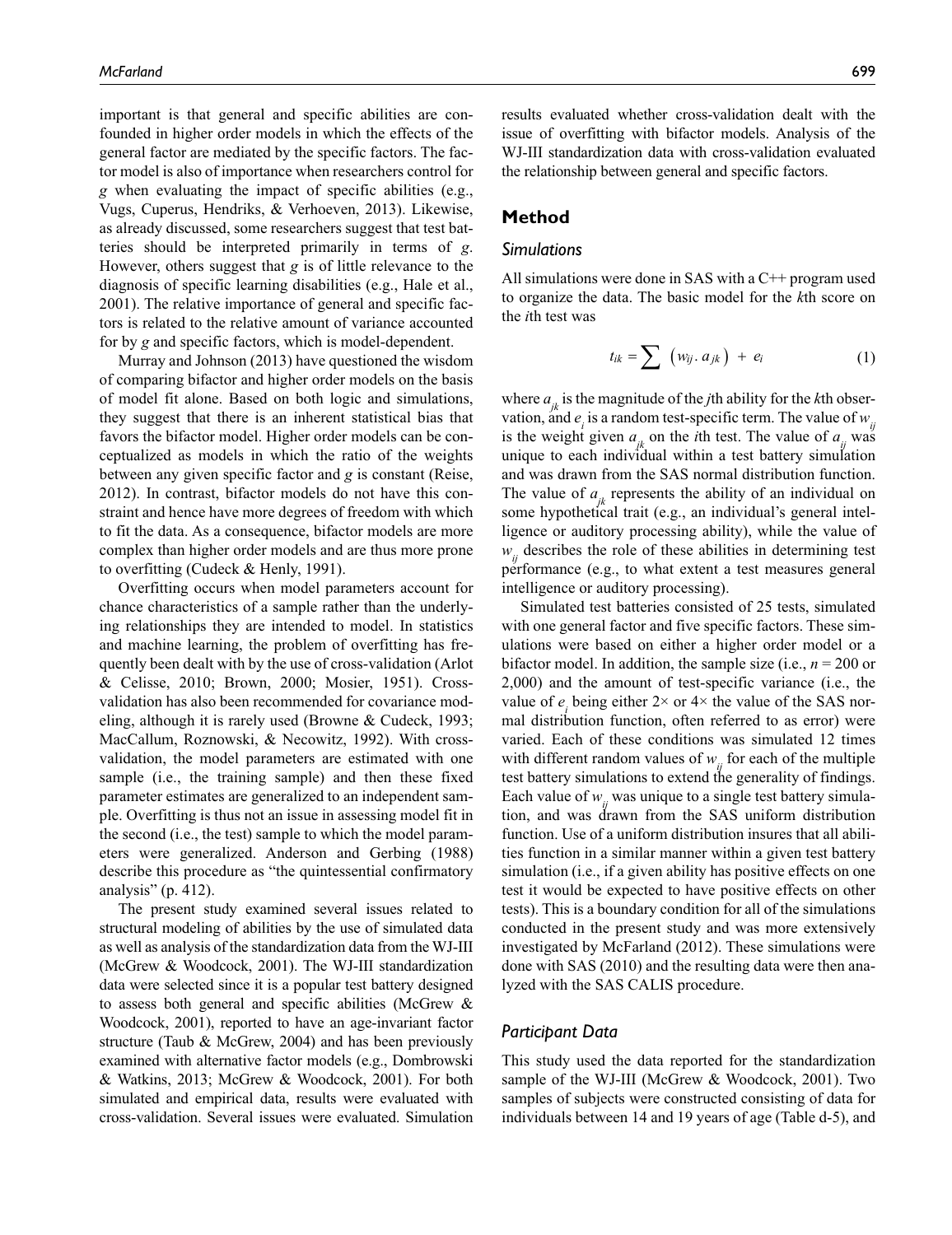| Error               | n     | Model           | Mean r | Minimum r | Maximum r |  |
|---------------------|-------|-----------------|--------|-----------|-----------|--|
| $2^{\times}$<br>200 |       | Higher order    | 0.503  | 0.257     | 0.796     |  |
| $2\times$           | 2,000 | Higher order    | 0.461  | 0.264     | 0.768     |  |
| $4\times$           | 200   | Higher order    | 0.229  | $-0.024$  | 0.498     |  |
| $4\times$           | 2,000 | Higher order    | 0.224  | 0.084     | 0.460     |  |
| $2\times$           | 200   | <b>Bifactor</b> | 0.305  | 0.036     | 0.648     |  |
| $2\times$           | 2,000 | <b>Bifactor</b> | 0.297  | 0.126     | 0.610     |  |
| $4\times$           | 200   | <b>Bifactor</b> | 0.126  | $-0.104$  | 0.374     |  |
| 4x                  | 2,000 | <b>Bifactor</b> | 0.122  | 0.021     | 0.293     |  |

**Table 1.** Summary of Average Correlations Produced in Each Simulations.

*Note*. Averages were computed by first taking Fisher's *z* transformation, averaging, and then converting the average back to Pearson's *r* values. Model refers to the model used to simulate test scores.

individuals between 20 and 39 years of age (Table d-6). Two samples of tests were constructed. The first assigned WJ-III cognitive tests to the factors that they were associated with in Table 2-2 of the WJ-III technical manual (McGrew & Woodcock, 2001) and hereafter referred to as the WJ-III model. The second consisted of the model identified in Table 7 of Dombrowski and Watkins (2013) and hereafter referred to as the Dombrowski model. The Dombrowski model is based on a subset of the combined WJ-III cognitive and achievement scales that had large loadings on a five-factor solution for the WJ-III standardization data from 14 to 19 year olds.

#### *Analyses*

Three models were compared for each of the simulated test conditions and each of the participant samples. These were a higher order model, a correlated factors model, and a bifactor model. For simulated data, the structure of the specific factors used in the models were identical to those used to generate the data. For participant data, the structure of the specific factors were those in the WJ-III (McGrew & Woodcock, 2001) and Dombrowski models (Dombrowski & Watkins, 2013).

All analyses were done with the SAS CALIS procedure (SAS, 2010) using default settings. All latent factors were set equal to 1 (except for those defined by a hierarchical structure) as recommended by Anderson and Gerbing (1988). Fit indices included chi-squared  $(\chi^2)$ , Bentler's comparative fit index, the standardized root mean square error, the standardized root mean square residual, and the Akaike information criterion. These indices were selected so as to provide a comparison with prior studies. These indices differ in how they deal with the trade-off between model accuracy and complexity. The fact that there has been a proliferation of such indices attests to the difficulty of equating accuracy and complexity. This problem of model evaluation is also dealt with by the use of cross-validation (Brown, 2000; Mosier, 1951). Cross-validation in the present study used the loadings for

each factor on each subtest as estimated from the data sets used to estimate parameters (training set) and applied to independent samples (test sets). Only the scale-specific effects (error) were estimated in the evaluation of models with crossvalidation, as is also the case with the NULL model, which was also included. This approach is the fixed-structure strategy described by MacCallum, Roznowski, Mar, and Reith (1994). With this approach, the number of estimated parameters (i.e., model complexity) is identical in fixed-structure, cross-validated models.

### **Results**

Average correlations from the various simulation conditions are shown in Table 1. The results of simulations using a higher order model to generate test scores are shown in Table 2. Single-factor analyses of variance were used to compare the fit of each model (higher order, correlated factor, and bifactor) for each fit index within each simulation condition. Tukey's studentized range test was applied to all significant effects. The  $\chi^2$  values for the cross-validated data ( $\chi^2$  residual from generalized weights) resulted in significantly lower values (i.e., better fit) for the bifactor model with all four simulation conditions. The use of the  $\chi^2$ residual of the test sample using weights derived from the training sample is essentially the cross-validation index discussed by MacCallum et al. (1994, their Formula 2). Each of the other indices indicated that either the correlated factor or the bifactor model fit the data significantly better, with the exception of comparative fit index in the  $2\times 2,000$ condition, for which the models did not differ significantly. Thus, like Murray and Johnson (2013), the present simulations found that these fit indices were biased toward the bifactor model. However, cross-validation consistently favored the true higher order model in these comparisons.

The results of simulations using a bifactor model to generate test scores are shown in Table 3. All of the fit indices indicated that the bifactor model used to generate the data was also the best fitting model, with the exception of AIG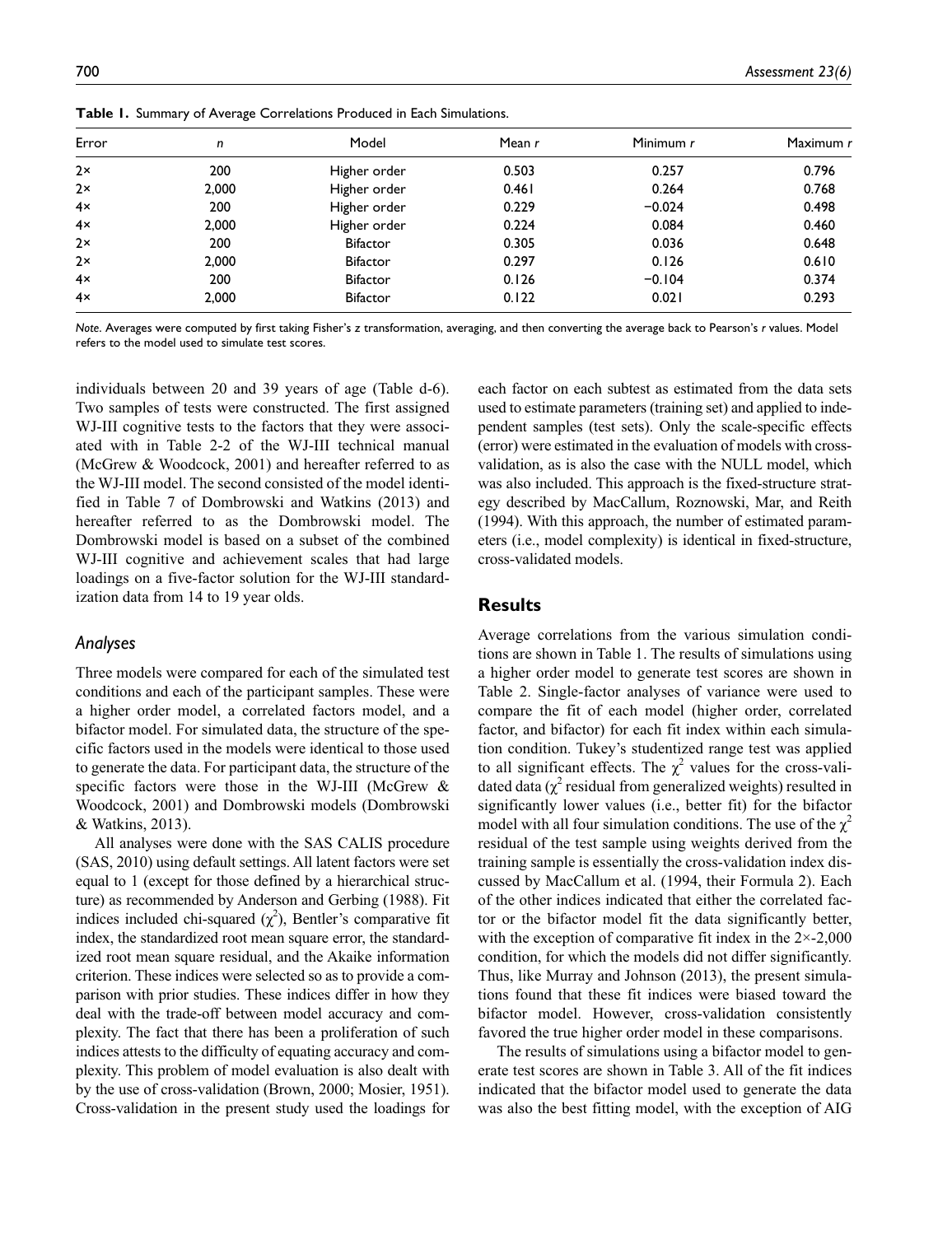| Error     | n     | Model | $\chi^2$ train       | <b>CFI</b>            | <b>RMSEA</b>          | <b>SRMR</b>         | AIC.                 | $\chi^2$ test        |
|-----------|-------|-------|----------------------|-----------------------|-----------------------|---------------------|----------------------|----------------------|
| 2x        | 200   | Hier  | 302.084°             | $0.9884^{b}$          | $0.0247^b$            | $0.0383^{\circ}$    | 422.084 <sup>b</sup> | 322.971 <sup>a</sup> |
| $2\times$ | 200   | Corr  | $295.154^b$          | $0.9904$ <sup>a</sup> | $0.0221$ <sup>a</sup> | $0.0357^{b}$        | 415.154 <sup>a</sup> | 342.828 <sup>b</sup> |
| $2\times$ | 200   | Bi-F  | $281.395^a$          | $0.9898$ <sup>a</sup> | $0.0228^{ab}$         | 0.0331 <sup>a</sup> | 431.396°             | 351.823 <sup>b</sup> |
| 2x        | 2.000 | Hier  | 285.306 <sup>c</sup> | 0.9988                | $0.0057^b$            | $0.0124^{\circ}$    | $405.306^{b}$        | 331.578 <sup>a</sup> |
| $2\times$ | 2.000 | Corr  | 278.021 <sup>b</sup> | 0.9995                | $0.0043$ <sup>a</sup> | $0.0115^{b}$        | 398.021 <sup>a</sup> | 351.078 <sup>b</sup> |
| $2\times$ | 2.000 | Bi-F  | $263.956^a$          | 0.9994                | $0.0049^{ab}$         | 0.0106 <sup>a</sup> | 413.956°             | 362.820°             |
| 4x        | 200   | Hier  | $302.689^{\circ}$    | $0.9612^{b}$          | $0.0246^{b}$          | $0.0518^{\circ}$    | 422.689 <sup>b</sup> | 323.878 <sup>a</sup> |
| 4x        | 200   | Corr  | 295.257 <sup>b</sup> | $0.9676^a$            | 0.0218 <sup>a</sup>   | $0.0506^b$          | 415.257 <sup>a</sup> | 343.534 <sup>b</sup> |
| 4x        | 200   | Bi-F  | 280.739 <sup>a</sup> | $0.9677$ <sup>a</sup> | $0.0228$ <sup>a</sup> | $0.0486^a$          | 430.739c             | 355.523 <sup>c</sup> |
| 4x        | 2.000 | Hier  | 287.609°             | $0.9969^{b}$          | $0.0057^b$            | $0.0166^{\circ}$    | 407.609 <sup>b</sup> | 332.497 <sup>a</sup> |
| 4x        | 2.000 | Corr  | 281.734 <sup>b</sup> | $0.9977^{ab}$         | $0.0050^a$            | $0.0163^{b}$        | 401.734 $a$          | 350.582 <sup>b</sup> |
| 4x        | 2.000 | Bi-F  | 264.606 <sup>a</sup> | $0.9979$ <sup>a</sup> | $0.0049$ <sup>a</sup> | 0.0153 <sup>a</sup> | $414.606^{\circ}$    | 365.109°             |

**Table 2.** Summary of Mean Values for the Various Fit indices for Data Generated With a Hierarchical Model.

*Note*. CFI = comparative fit index; SRMR = standardized root mean square residual; RMSEA = root mean square error; AIG = akaike information criterion; Bi-F = bifactor; Corr = correlated; Hier = hierarchical. Means with the same superscript are not different.

| Error     | n     | Model | $\chi^2$ train       | <b>CFI</b>            | <b>RMSEA</b>          | <b>SRMR</b>           | <b>AIC</b>           | $\chi^2$ test        |
|-----------|-------|-------|----------------------|-----------------------|-----------------------|-----------------------|----------------------|----------------------|
| 2x        | 200   | Hier  | 345.548 <sup>b</sup> | $0.9616^{b}$          | $0.0378^{b}$          | 0.0600 <sup>b</sup>   | $465.548^{b}$        | 368.773 <sup>a</sup> |
| 2x        | 200   | Corr  | 338.480 <sup>b</sup> | $0.9649^b$            | $0.0358^{b}$          | $0.0572^b$            | 458.480 <sup>b</sup> | $389.167^b$          |
| 2x        | 200   | Bi-F  | 279.870 <sup>a</sup> | $0.9846^a$            | $0.0221$ <sup>a</sup> | $0.0440^a$            | 429.870 <sup>a</sup> | 353.653 <sup>a</sup> |
| 2x        | 2.000 | Hier  | 721.82 <sup>b</sup>  | $0.9780^{b}$          | $0.0291^{b}$          | $0.0378^{b}$          | $841.82^{b}$         | $776.93^{b}$         |
| 2x        | 2,000 | Corr  | $714.78^{b}$         | $0.9784^b$            | $0.0288^{b}$          | $0.0373^{b}$          | 834.78 <sup>b</sup>  | $796.41^{b}$         |
| $2\times$ | 2.000 | Bi-F  | $264.64^a$           | $0.9990$ <sup>a</sup> | $0.0052$ <sup>a</sup> | 0.0139 <sup>a</sup>   | $414.64^{a}$         | 365.57 <sup>a</sup>  |
| 4x        | 200   | Hier  | $309.830^{\circ}$    | $0.9097^{\circ}$      | $0.0276^b$            | $0.0602^{\circ}$      | 429.830 <sup>b</sup> | 332.325 <sup>a</sup> |
| 4x        | 200   | Corr  | $302.310^{b}$        | $0.9229^{b}$          | $0.0252^{ab}$         | $0.0586^{b}$          | $422.310^{a}$        | $352.342^{b}$        |
| 4x        | 200   | Bi-F  | 279.447 <sup>a</sup> | $0.9380^a$            | $0.0222$ <sup>a</sup> | 0.0553 <sup>a</sup>   | $429.448^{b}$        | $356.843^{b}$        |
| 4x        | 2.000 | Hier  | $354.072^{b}$        | $0.9812^{b}$          | $0.0129^{b}$          | $0.0223^{b}$          | 474.072 <sup>b</sup> | $405.423^{b}$        |
| 4x        | 2.000 | Corr  | $348.355^{b}$        | $0.9823^{b}$          | $0.0124^b$            | $0.0220^{b}$          | $468.355^{b}$        | $423.589^{b}$        |
| 4x        | 2.000 | Bi-F  | $265.045^a$          | $0.9959$ <sup>a</sup> | $0.0054^a$            | $0.0174$ <sup>a</sup> | $415.045^a$          | $367.185^a$          |

**Table 3.** Summary of Mean Values for the Various Fit Indices for Data Generated With a Bifactor Model.

*Note*. CFI = comparative fit index; SRMR = standardized root mean square residual; RMSEA = root mean square error; AIG = akaike information criterion; Bi-F = bifactor; Corr = correlated; Hier = hierarchical. Means with the same superscript are not different.

and the cross-validated  $\chi^2$  in the 4× error, *n* = 200 condition. Thus, when the data were simulated with a bifactor model the same bifactor model provided a better fit except when error was high and the sample size was low. This finding is consistent with the observations of Cudeck and Henly (1991) that fit indices may be biased toward simple models when sample sizes are small, even when complex models may provide a better fit in the entire population. Overall, cross-validation with large populations would appear to be advantageous when practical.

Table 4 shows the average of the results of correlating the general and specific factors used to generate the simulated bifactor data with the factor scores extracted with the structural models based on the default maximum-likelihood method. As can be seen in Table 4, the largest correlations are on the diagonal, as would be expected if the extracted factors were related to the generating factors. However,

there is considerable off-diagonal variance, particularly for the extracted general factor and the generating specific factors. This indicates that the extracted factors contain a considerable amount of variance related to all of the generating sources of variance. This is unlikely to be due to chance as the sample size for these simulations are large (i.e.,  $n = 2,000$ . Thus, although the source factors used to generate the simulated data were orthogonal, the resulting model factors were composites of multiple sources.

The results of evaluating variations on the structural model presented in Table 2-2 of the WJ-III test manual on two samples from the standardization data (McGrew & Woodcock, 2001) are presented in Table 5. The original model was compared with models that used the same specific factors but dealt with the general factor either by allowing the specific factors to be correlated or by use of a bifactor model. As can be seen in Table 4, the bifactor model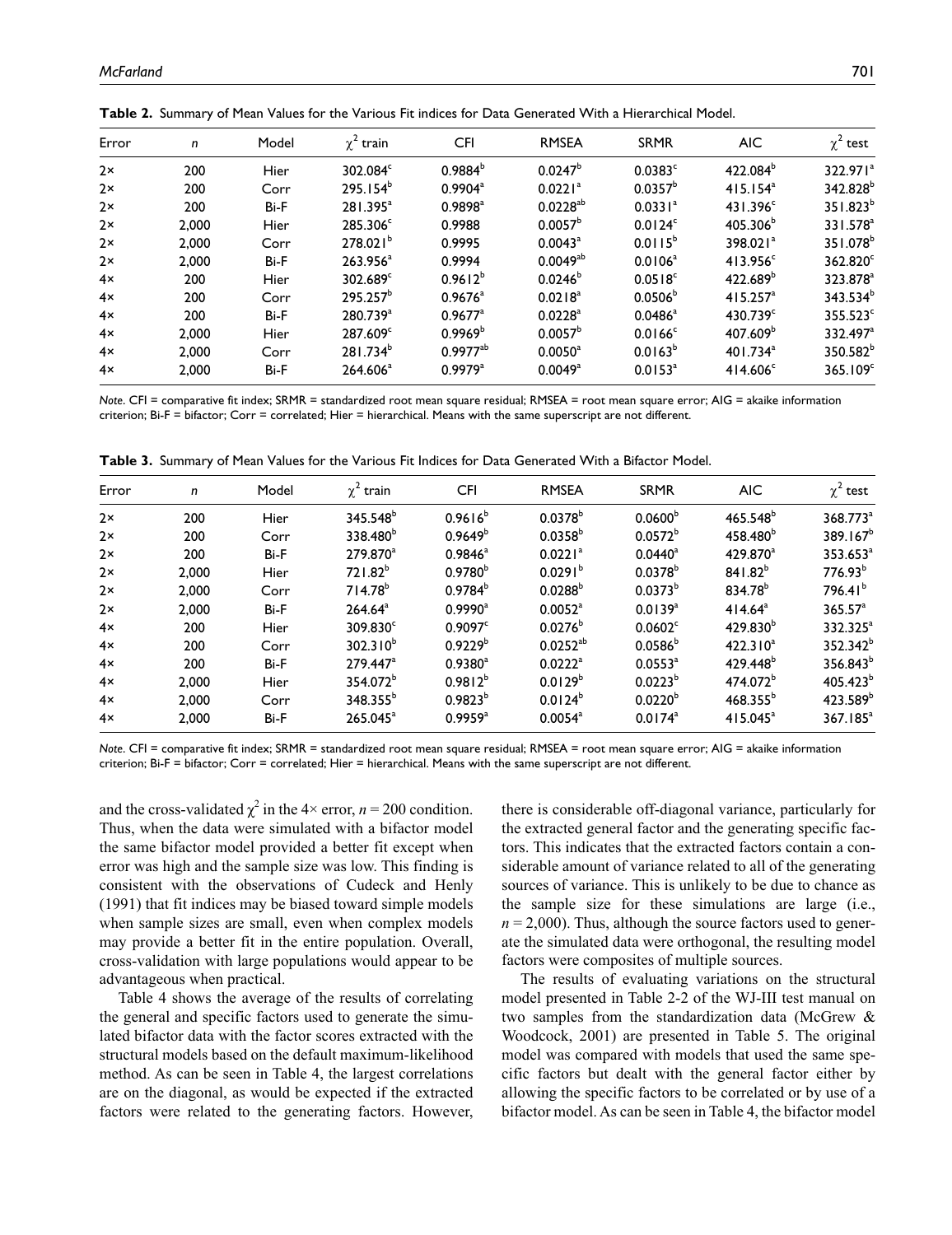| S3     | S2     | s١     | Sg     |                |
|--------|--------|--------|--------|----------------|
| 0.2352 | 0.2067 | 0.1874 | 0.8120 | Fg             |
| 0.0994 | 0.0973 | 0.5859 | 0.1285 | FI             |
| 0.0823 | 0.5776 | 0.0772 | 0.1607 | F <sub>2</sub> |
| 0.5493 | 0.0972 | 0.0863 | 0.1454 | F <sub>3</sub> |
| 0.0892 | 0.0841 | 0.0844 | 0.1667 | F <sub>4</sub> |
| 0.0830 | 0.1078 | 0.0525 | 0.1185 | F <sub>5</sub> |
|        |        |        |        |                |

**Table 4.** Average Correlations of Generative Variables (Sg and S1 Through S5) With Factor Scores Obtained From the Structural Models (Fg and F1 Through F5). (Bifactor, *n* = 2,000, *e* = 4×).

**Table 5.** WJ-III Models Trained on 16- to 19-Year Data and Generalized to 20- to 39-Year Data.

| Model             | df   |           | GFI    | AGFI   | <b>RMSEA</b> | Generalized $\chi^2$ | <b>Generalized GFI</b> |
|-------------------|------|-----------|--------|--------|--------------|----------------------|------------------------|
| WI-III            | l 55 | 132.1320  | 0.9210 | 0.8930 | 0.0697       | 1486.4009            | 0.8776                 |
| WI-III correlated | 148  | 1026.5278 | 0.9282 | 0.8981 | 0.0676       | 1326.4369            | 0.8917                 |
| WJ-III bifactor   | 149  | 809.3914  | 0.9405 | 0.9161 | 0.0548       | 1278.9827            | 0.8921                 |

*Note*. WJ-III = Woodcock–Johnson-III; *df* = degrees of freedom; GFI = goodness-of-fit index; AGFI = adjusted goodness-of-fit index; RMSEA = root mean square error. WJ-III model is from manual.

**Table 6.** Variations on the Model Derived From Table 5 in Dombrowski and Watkins (2013) Trained on 16- to 19-Year Data and Generalized to 20- to 39-Year Data From the WJ-III Standardization Sample.

| Model                   | df  |           | GFI    | AGFI   | <b>RMSEA</b> | Generalized $\gamma^2$ | <b>Generalized GFI</b> |
|-------------------------|-----|-----------|--------|--------|--------------|------------------------|------------------------|
| Dombrowski higher order | 264 | 3866.1714 | 0.8098 | 0.7659 | 0.0997       | 4106.5324              | 0.7684                 |
| Dombrowski correlated   | 264 | 3823.8530 | 0.8131 | 0.7699 | 0.1019       | 4123.2148              | 0.7641                 |
| Dombrowski bifactor     | 249 | 2641.0400 | 0.8524 | 0.8073 | 0.0860       | 2795.9331              | 0.8216                 |

*Note*. WJ-III = Woodcock–Johnson-III; *df* = degrees of freedom; GFI = goodness-of-fit index; AGFI = adjusted goodness-of-fit index; RMSEA = root mean square error. WJ-III model is from manual.

provided the best fit considering all fit indices as well as with cross-validation.

The results of evaluating variations on the model derived from Table 7 in Dombrowski and Watkins (2013) are presented in Table 6. Again, the original model was compared with models that used the same specific factors but dealt with the general factor either by allowing the specific factors to be correlated or by use of a bifactor model. As can be seen in Table 4, the bifactor model provided the best fit for all fit indices and for the cross-validation data.

Table 7 presents the bifactor models from Tables 5 and 6 along with models that consist of either just the general factor or just the five specific factors. Based on a comparison with the null model, the amount of shared and unique variance accounted for by each model is also presented in Table 7. For the models based on Table 2-2 of the WJ-III manual, the five specific factors alone account for more variance than the single general factor alone. This is true for both training and test sets. For the models based on Table 5 of Dombrowski and Watkins (2013), the single general factor alone accounts for more variance than the five specific factors alone. This is true for both training and test sets. For both training and test data sets, there is a large component that is shared. Indeed, the shared component is larger than either of the unique components in both test data sets. This is analogous to regression problems where correlated predictors result in a situation where assigning the shared variance to specific variables is ambiguous and requires assumptions about causality (Overall & Spiegel, 1969).

# **Discussion**

Simulation results showed that cross-validation with an independent data set was more successful in identifying the model that was used to generate test scores than were several fit indices. An exception is the case for complex models that are evaluated with small samples. Evaluation of two different partitions of the WJ-III test battery showed that bifactor models provided better fit than hierarchical or correlated factor models. This was true considering both fit indices and cross-validation. General and specific factors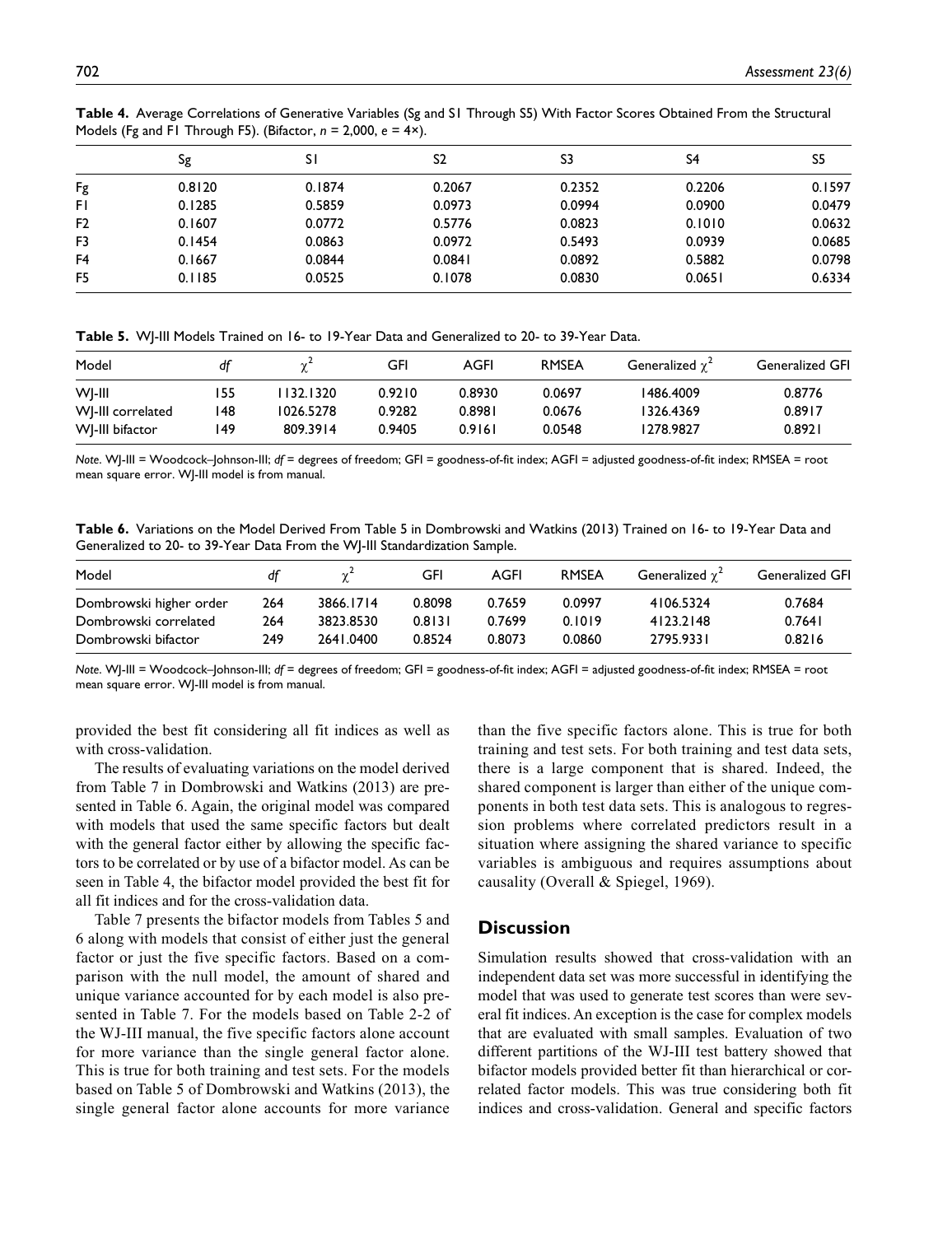| Model           | WI-III train | WI-III test | Dombrowski train | Dombrowski test |  |  |  |  |
|-----------------|--------------|-------------|------------------|-----------------|--|--|--|--|
| <b>NULL</b>     | 12071.2177   | 12951.4009  | 25345.9122       | 23653.0977      |  |  |  |  |
| <b>Bifactor</b> | 809.3914     | 1278.9827   | 2641.0400        | 2795.9331       |  |  |  |  |
| One General     | 4150.6537    | 4596.0680   | 8937.6412        | 8881.5995       |  |  |  |  |
| Five Specific   | 4616.1208    | 5145.9108   | 6827.5445        | 6689.7358       |  |  |  |  |
| General alone   | 3806.7294    | 3866.9281   | 4186.5045        | 3893.8027       |  |  |  |  |
| Specific alone  | 3341.2623    | 3317.0853   | 6296.6012        | 6085.6664       |  |  |  |  |
| Shared          | 2495.0518    | 4488.4048   | 12221.7665       | 10877.6955      |  |  |  |  |

**Table 7.** Bifactor Decomposition.

*Note.* WJ-III = Woodcock–Johnson-III. One General is the difference between the full bifactor model and the general factor omitted. Five Specific is the difference between the full bifactor model and the 5 specific factors omitted. Shared is the difference between the NULL model and the bifactor model less the independent effects of the 1 and 5 factors.

shared a considerable amount of variance as evaluated by using the bifactor models to partition variance.

In the present study, models were compared in terms of generalization of the parameters estimated from the 14- to 19-year old samples to the 20- to 39-year old sample. This represents what Mosier (1951) referred to as validity generalization since the new samples represent different populations rather than simply an additional sample from the same population. The generalization of the bifactor models to data from a new population provides strong evidence that the superior fit of these models is not due to overfitting. In addition, models that generalize more broadly are arguably more useful.

Murray and Johnson (2013) have suggested that there is an inherent statistical bias that favors the bifactor model over hierarchical models when considering only fit indices. They base this conclusion in part on the fact that bifactor models have more degrees of freedom with which to fit "unmodeled complexity." Murray and Johnson (2013) also present the results of simulations that support this conclusion. However, they only evaluated simulations based on data generated by hierarchical models. Murray and Johnson (2013) suggest that unmodeled complexity is due to the fact that psychometric models of human cognitive ability represent simplifications of its true structure. They further suggest that although this unmodeled complexity may be large, any one aspect of it may be too small to merit inclusion in the model, or it may be due to sampling fluctuations that give rise to chance intercorrelations. The issues discussed by Murray and Johnson (2013) involve both theoretical considerations and statistical methodology. The theoretical issues are debatable, such as whether models of human abilities should be viewed as "correct" or simply useful (e.g., McFarland, 2014). The statistical issue of overfitting due to capitalization of chance variance can be dealt with by crossvalidation. As shown in the present series of simulations, given a large sample size, cross-validation can identify the best model. Indeed, with small sample sizes there may at times be a bias against complexity (Cudeck & Henly, 1991). This is illustrated by the results from the present study

where data generated using a bifactor model was better accounted for by a hierarchical model in simulations with the smaller sample size.

The view that a single general factor is the major contribution to cognitive test scores is based in part on the results of factor analysis (Canivez, 2013; Dombrowski & Watkins, 2013). As shown in the present study, based on the bifactor model, there is considerable overlap in the variance that can be accounted for by a general factor and several specific factors. Assigning this common variance to either the general factor or the specific factors requires adoption of some model that has causal implications. The issue of common predicted variance in structural modeling is analogous to the problem of collinear predictors in multiple regression. Hale, Fiorello, Kavanagh, Holdnack, and Aloe (2007) have shown that the order of entry of correlated variables in hierarchical regression has a marked effect on the assignment of variance to general and specific factors in predicting achievement from tests of abilities. They suggest entering specific factors first. Based on the principal of parsimony, Canivez (2013) rejected this suggestion and considered an alternative that assigns the maximum amount of shared variance to a general factor. However, parsimony is not the only issue to consider since more complex models may be appropriate if they have greater utility. Partitioning the variance predicted by correlated variables is problematic, particularly when, as in the Hale et al. (2007) case, the Wechsler Intelligence Scale for Children–Fourth edition general factor is a weighted composite of the four specific factors. One advantage of the bifactor model in such cases is that the general and specific factors can be modeled with factor correlations set to zero (as was done in the present study). Thus, use of factor scores derived from bifactor models to predict achievement should be less affected by problems of collinearity.

It is a common practice to adjust or control for general abilities when evaluating measures of specific abilities. For example, Vugs et al. (2013) included only studies using subjects with normal nonverbal intelligence in a meta-analysis of the effects of visual working memory on specific language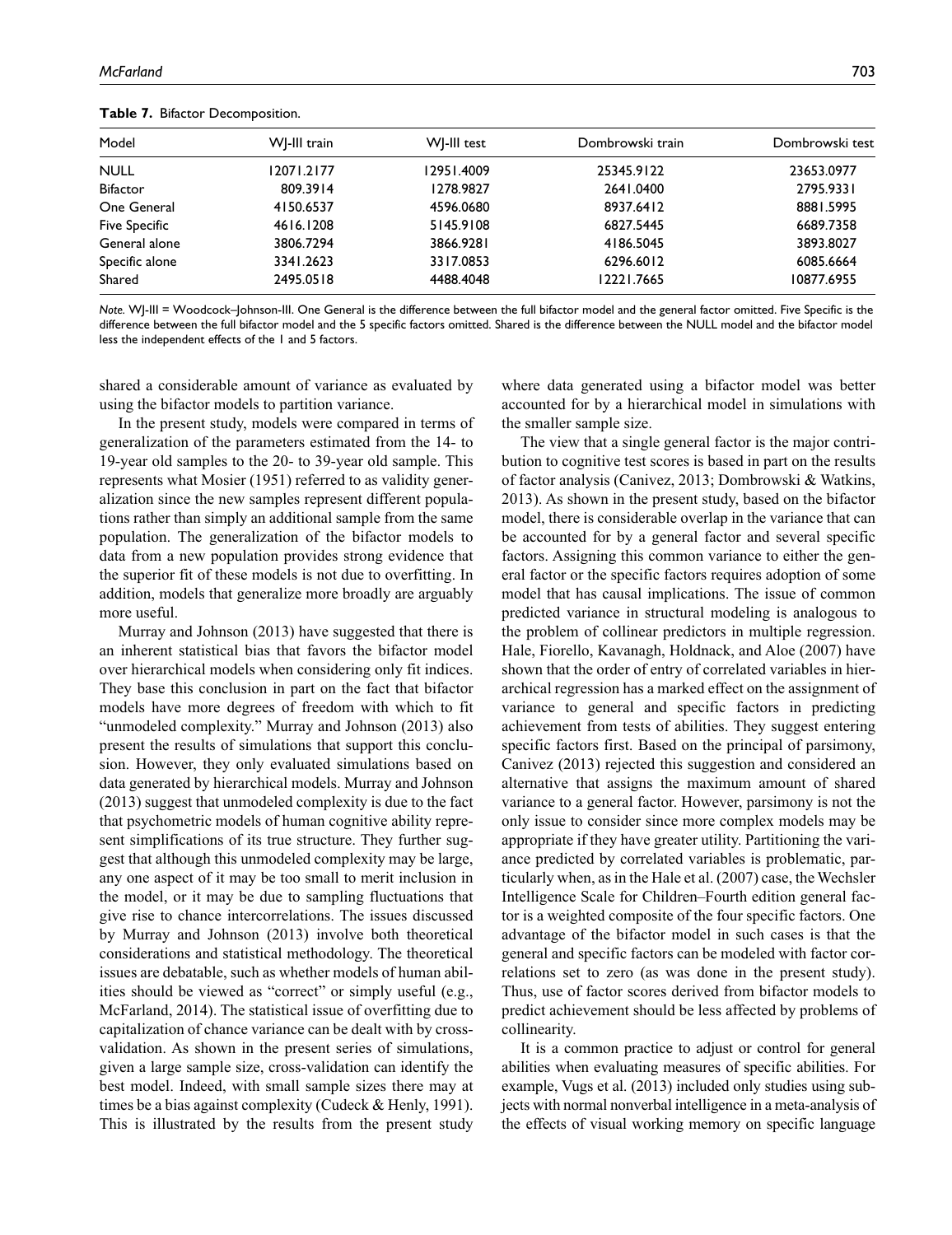impairment. Vaessen, Gerretsen, and Blomert (2009) included verbal IQ scores in a hierarchical regression step prior to evaluating the effects of phonological awareness and rapid automatized naming on reading and spelling. Procedures such as these are based on the assumption that the variance accounted for by tests of specific abilities should make a contribution beyond that accounted for by general abilities. However, this view is by no means universal (e.g., Cahan, Fono, & Nirel, 2012; Siegel, 2003).

Using simulations, McFarland (2014) showed that cases selected on the basis of low true scores on a specific factor could appear to differ mainly on a general factor derived from factor analysis when used in hierarchical regression. This is due to the fact that the criterion for optimizing the weights of the first principal component is to maximize the amount of covariance accounted for, rather than to detect the "true" structure of individual differences. As a result, the first principal component may actually contain covariance that was generated by specific factors (McFarland, 2014). This sort of problem in the interpretation of factor analysis has been known for a long time (e.g., Overall, 1964). The results presented in Table 4 of the current study likewise suggest that factors may contain heterogeneous sources of variance. While any such result depends on methodology used for factor extraction, they do indicate cause for caution in the interpretation of factors.

The results of simulations do not prove that certain models are true, they only point to possibilities. Simulations based on the premise that most of the variance in test scores is due to a general factor show that principal components produces the correct result (e.g., Velicer & Fava, 1998). Simulations based on other assumptions show that principal components may not always produce a good result (e.g., McFarland, 2012, 2014). The present simulation results also provide some useful suggestions concerning methodology. They show that simple models may have an advantage over more complex models when sample sizes are small. This may be the case even when the more complex model is in fact the true model (i.e., results for the large error, small sample size condition in Table 3). The present simulation results also show that cross-validation to new data provides a useful way of evaluating alternative models. Although cross-validation has been recommended for use in structural equation modeling (Browne & Cudeck, 1993; MacCallum et al., 1992) and is commonly used in the machine learning community (Efron & Gong, 1983), it has received very little attention in the psychometric literature. There has been a plethora of suggestions for the use of various fit indices that adjust for model complexity (e.g., Yuan & Bentler, 1998). Fit indices suffer from the problem of determining the tradeoff between goodness-of-fit and complexity. Crossvalidation provides a solution to this problem, provided

the sample size is sufficient. Furthermore, cross-validation provides a means of determining generalizability to samples that differ from the original training sample.

The results of the present study suggest that there is a certain degree of ambiguity in determining the exact amount of covariance in test performance accounted for by general and specific factors. Since general and specific factors are independent in bifactor models, it was possible to evaluate the unique contribution of each (Table 7). The results show that there is considerable covariance that is not unique to either. This issue cannot be resolved solely by analysis of the covariance structure of test performance. Other sources of information are required, such as that provided by genetics, neurophysiology, and utility in predicting prognosis and response to treatment.

Utility in predicting prognosis or treatment response might vary with the nature of the constructs that serve as predictors as well as those that are predicted. For example, if the purpose is to predict prognosis or response to treatment for a specific learning problem, then a construct related to a specific ability might be most appropriate. For example, Taub, Floyd, Keith, and McGrew (2008) examined the prediction of mathematics achievement by WJ-III cognitive abilities using covariance structural modeling. After sequentially eliminating nonsignificant paths between abilities and achievement, they found that fluid reasoning, crystalized intelligence, and processing speed remained as predictors. In contrast, prediction of prognosis related to broad areas of functioning or for which there are a limited number of validity studies available might best employ a more general construct. For example, Strenze (2007) conducted a meta-analysis of studies relating intelligence to socioeconomic success and found a positive association between the two. In this case, the heterogeneity of indicators might make it difficult to model specific abilities so that a general ability construct might be more useful. This could be so even if the general construct actually is a composite of several specific abilities.

The ultimate test of utility should be actual empirical findings on the validity of the constructs in question. Evidence for the validity of a construct should not be limited to factor analysis of tests purported to measure that construct as this evidence is model-dependent. Assertions that interpretation of cognitive test batteries should be made primarily on the basis of full-scale scores (Canivez, 2013; Watkins & Beaujean, 2014) are based on specific measurement models that have not been compared with other possible alternatives. Furthermore, evaluating the validity of constructs requires relating these to measures of the specific target attributes that are to be predicted. Thus, sweeping generalizations about the use of test batteries such as the WJ-III are probably not warranted. Rather consideration of evidence for each specific application is probably more advisable.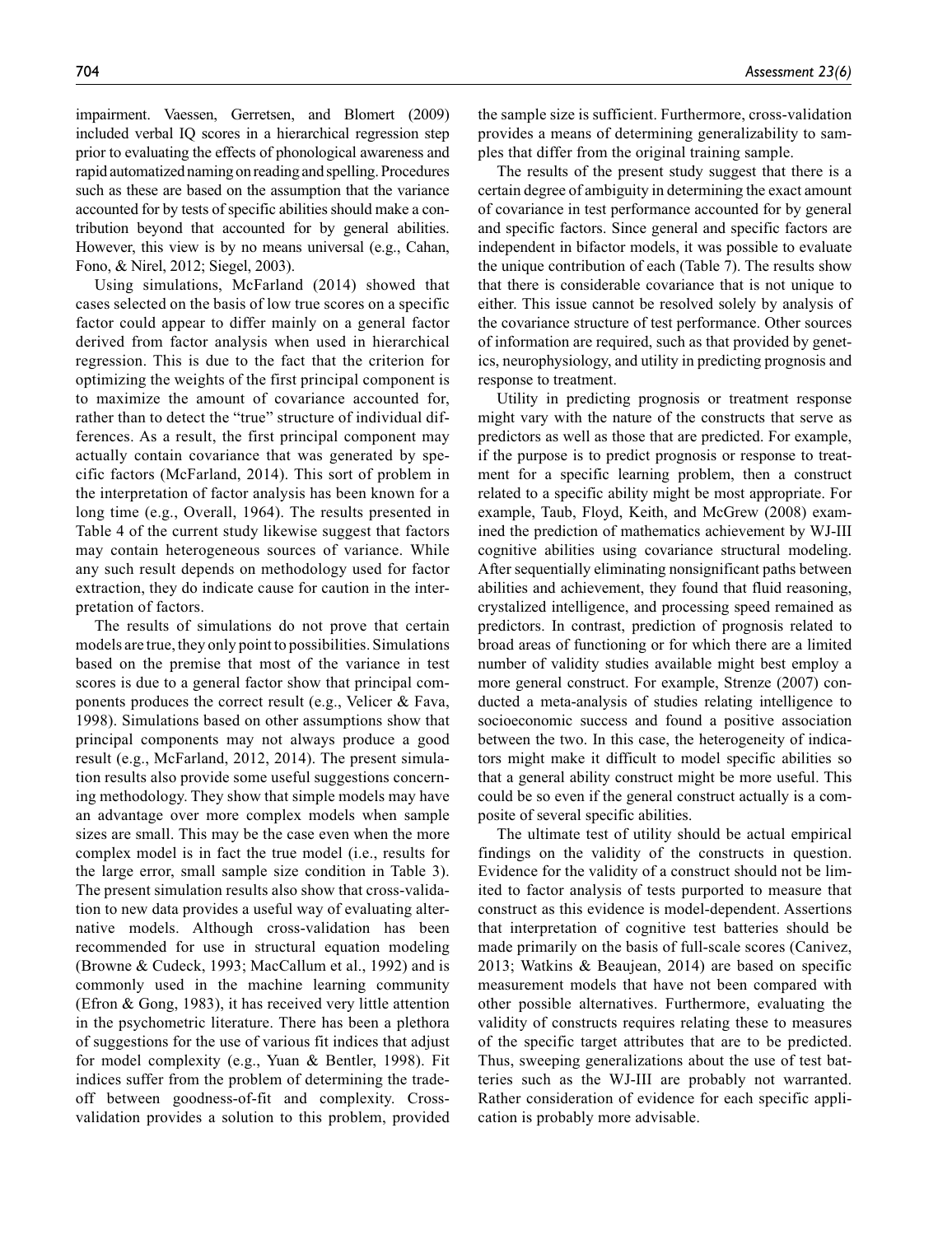#### **Acknowledgments**

I would like to thank Loretta Malta for her helpful comments on an earlier version of this article.

#### **Declaration of Conflicting Interests**

The author(s) declared no potential conflicts of interest with respect to the research, authorship, and/or publication of this article.

#### **Funding**

The author(s) received no financial support for the research, authorship, and/or publication of this article.

#### **References**

- Anderson, J. C., & Gerbing, D. W. (1988). Structural equation modeling in practice: A review and recommended two-step approach. *Psychological Bulletin*, *103*, 411-423.
- Arlot, S., & Celisse, A. (2010). A survey of cross-validation procedures for model selection. *Statistics Surveys*, *4*, 40-79.
- Beaujean, A. A., Parkin, J., & Parker, S. (2014). Comparing Cattell-Horn-Carroll factor models: Differences between bifactor and higher order models in predicting language achievement. *Psychological Assessment*, *26*, 789-805.
- Berninger, V. W., Abbott, R. D., Vermeulen, K., & Fulton, C. M. (2006). Paths to reading comprehension in at-risk secondgrade readers. *Journal of Learning Disabilities*, *39*, 334-351.
- Brown, M. W. (2000). Cross-validation methods. *Journal of Mathematical Psychology*, *44*, 108-132.
- Browne, M. W., & Cudeck, R. (1993). Alternative ways of assessing model fit. In K. A. Bollen & J. S. Long (Eds.), *Testing structural equation model* (pp. 136-162). Newbury Park, CA: Sage.
- Cahan, S., Fono, D., & Nirel, R. (2012). The regression-based definition of learning disability: A critical appraisal. *Journal of Learning Disabilities*, *45*, 170-178.
- Canivez, G. L. (2013). Psychometric versus actuarial interpretation of intelligence and related aptitude batteries. In D. H. Saklofske, C. R. Reynolds, & V. L. Schwean (Eds.), *Oxford handbook of child psychological assessment* (pp. 84-112). New York, NY: Oxford University Press.
- Carroll, J. B. (1993). *Human cognitive abilities: A survey of factor-analytic studies*. New York, NY: Cambridge University Press.
- Cudeck, R., & Henly, S. J. (1991). Model selection in covariance structures analysis and the "problem" of sample size: A clarification. *Psychological Bulletin*, *109*, 512-519.
- Dombrowski, S. C., & Watkins, M. W. (2013). Exploratory and higher order factor analysis of the WJ-III full test battery: A school-aged analysis. *Psychological Assessment*, *25*, 442-455.
- Efron, B., & Gong, G. (1983). A leisurely look at the bootstrap, the jackknife, and cross-validation. *The American Statistician*, *37*, 36-48.
- Evans, J. J., Floyd, R. G., McGrew, K. S., & Leforgee, M. H. (2001). The relations between measures of Cattell-Horn-Carroll (CHC) cognitive abilities and reading achievement during childhood and adolescence. *School Psychology Review*, *31*, 246-262.
- Floyd, R. G., Keith, T. Z., Taub, G. E., & McGrew, K. S. (2007). Cattell–Horn–Carroll cognitive abilities and their effects on reading decoding skills: *g* has indirect effects, more specific abilities have direct effects. *School Psychology Quarterly*, *22*, 200-233.
- Gignac, G. E. (2008). Higher-order models versus direct hierarchical models: *g* as superordinate or breath factor? *Psychology Science Quarterly*, *50*, 21-43.
- Gignac, G. E., & Watkins, M. W. (2013). Bifactor modeling and the estimation of model-based reliability in the WAIS-IV. *Multivariate Behavioral Research*, *48*, 639-662.
- Golay, P., & Lecerf, T. (2011). Orthogonal higher order structure and confirmatory factor analysis of the French Wechsler Adult Intelligence Scale (WAIS-III). *Psychological Assessment*, *23*, 143-152.
- Hale, J. B., Fiorello, C. A., Kavanagh, J. A., Hoeppner, J. B., & Gaither, R. A. (2001). WISC-III predictors of academic achievement for children with learning disabilities: Are global and factor scores comparable? *School Psychology Quarterly*, *16*, 31-55.
- Hale, J. B., Fiorello, C. A., Kavanagh, J. A., Holdnack, J. A., & Aloe, A. M. (2007). Is the demise of IQ interpretation justified? A response to special issue authors. *Applied Neuropsychology*, *14*, 37-51.
- MacCallum, R. C., Roznowski, M., Mar, C. M., & Reith, J. V. (1994). Alternative strategies for cross-validation of covariance structure models. *Multivariate Behavioral Research*, *29*, 1-32.
- MacCallum, R. C., Roznowski, M., & Necowitz, L. B. (1992). Model modifications in covariance structure analysis: The problem of capitalization on chance. *Psychological Bulletin*, *111*, 490-504.
- McFarland, D. J. (2012). A single g factor is not necessary to simulate positive correlations between cognitive tests. *Journal of Clinical and Experimental Neuropsychology*, *34*, 378-384.
- McFarland, D. J. (2013). Modeling individual subtests of the WAIS IV with multiple latent factors. *PLOS One*, *8*, e74980.
- McFarland, D. J. (2014). Simulating the effects of common and specific abilities on test performance: An evaluation of factor analysis. *Journal of Speech, Language, and Hearing Research*, *57*, 1919-1928.
- McGrew, K. S., & Wendling, B. J. (2010). Cattell-Horn-Carroll cognitive-achievement relations: What we have learned from the past 20 years of research. *Psychology in the Schools*, *47*, 651-675.
- McGrew, K. S., & Woodcock, R. W. (2001). *Woodcock-Johnson III technical manual*. Itasca, IL: Riverside.
- Mosier, C. I. (1951). The need and means of cross-validation. I. Problems and designs of cross-validation. *Educational and Psychological Measurement*, *11*, 5-11.
- Murray, A. L., & Johnson, W. (2013). The limitations of model fit in comparing the bi-factor versus higher-order models of human cognitive ability structure. *Intelligence*, *41*, 407-422.
- Nelson, J. M., Canivez, G. L., & Watkins, M. W. (2013). Structural and incremental validity of the Wechsler Adult Intelligence Scale-Fourth Edition with a clinical sample. *Psychological Assessment*, *25*, 618-630.